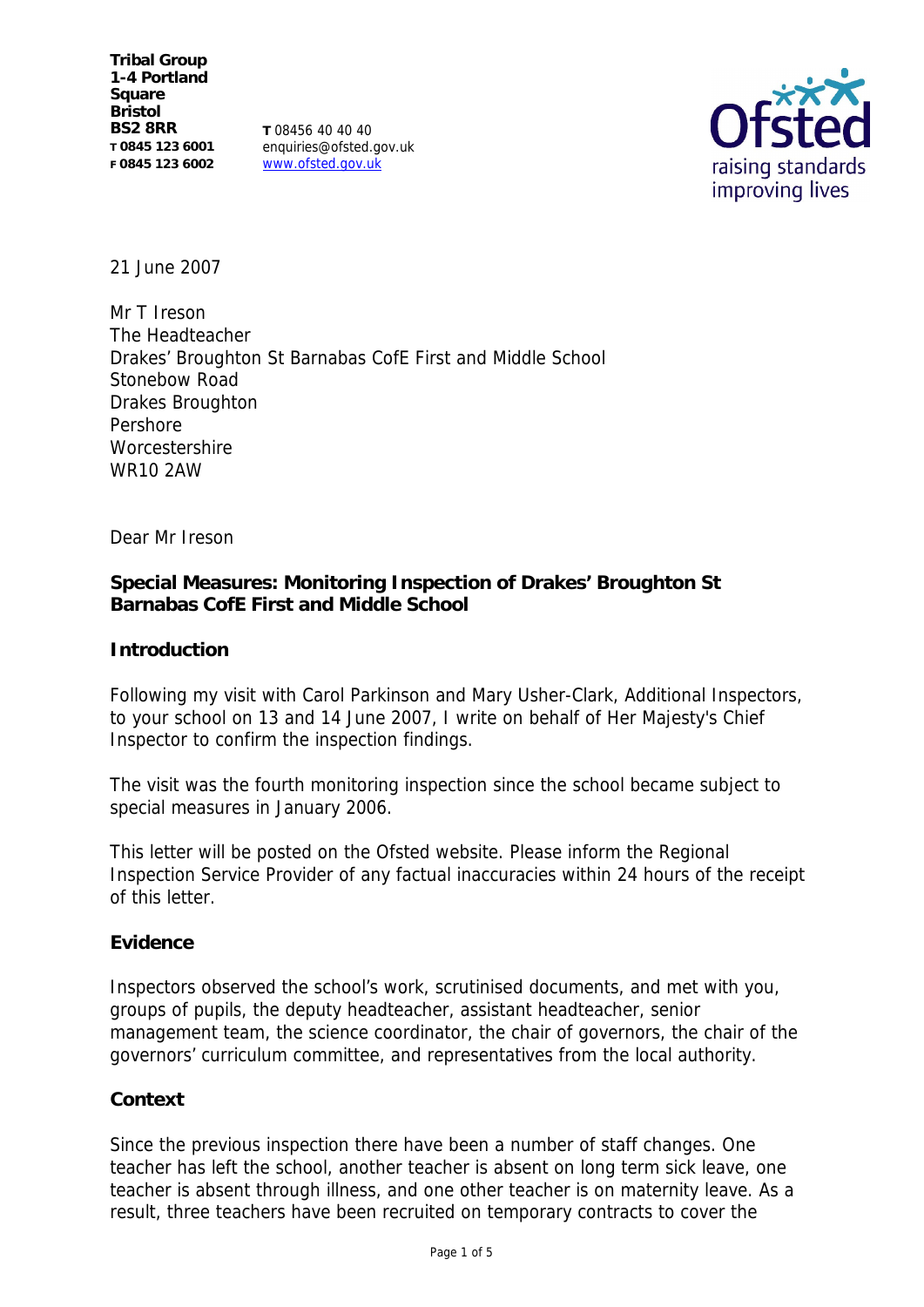

absences. At the end of the summer term 2007 two teachers will be retiring. The assistant headteacher joined the school at the beginning of the summer term and governors have carried out a review of the school's staffing structure, with changes due to take effect from the end of June. This is expected to strengthen the school's middle management structure.

## **Achievement and standards**

The rigorous and relentless focus on raising achievement continues to have a positive impact on improving pupils' standard of work. In nearly all year groups in Key Stage 2 and in Year 7 rates of progress are increasing. In reading and mathematics the majority of pupils are making satisfactory progress and some do even better than this, making good progress. Achievement in writing is improving but remains unsatisfactory, as does pupils' overall progress in Year 3. The school has been particularly successful in eradicating underachievement. The proportion of pupils who are not making enough progress in Key Stage 2 and Year 7 has fallen significantly by 65% in reading, 49% in writing and 66% in mathematics. For the first time in three years the pupils about to join Year 5 in the middle school have almost reached the standard of work expected for their age. These are considerable achievements, although the school recognises that too many pupils are still not making enough progress. The preliminary results of the 2007 Key Stage 1 assessments show that nearly all pupils reached the level expected for their age in reading, writing and mathematics. Girls continue to do better than boys. The boys' achievement in writing is declining and too low.

### **Personal development and well-being**

The pupils' behaviour and their attitudes are satisfactory overall. In some year groups and around the school the pupils' behaviour is exemplary, although on this inspection there were too many occasions when the pupils did not behave well enough. For example, teachers did not check and correct the pupils' unsatisfactory attitudes in some lessons and in an assembly. Relationships between adults and pupils and between pupils are generally good.

# **Quality of provision**

Improvements in teaching have been sustained. The quality of teaching and learning ranges from outstanding to inadequate and is satisfactory overall. The proportion of good and outstanding lessons has increased since the previous inspection and this continues to have a positive impact on pupils' progress. A small minority of the teaching is, however, still not good enough and this is reflected in the slower rates of progress made by some pupils in each key stage. Teaching in English, mathematics and science in Years 3 to 6 and in Year 7 is satisfactory, with four out of ten lessons judged good or outstanding. As a result of this improvement, more pupils are being challenged and standards are rising. There has been an increase in the proportion of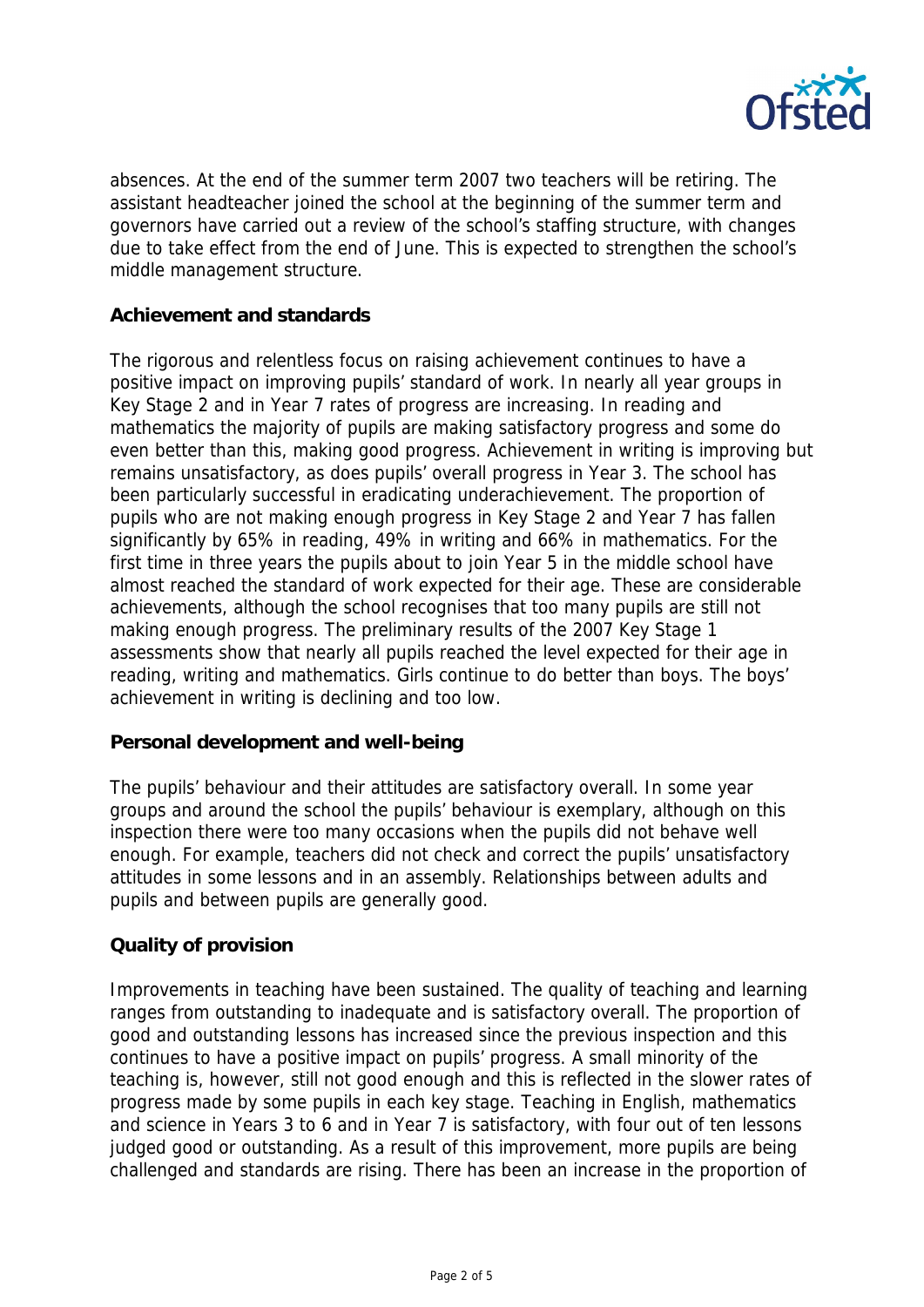

higher attaining pupils making above average rates of progress in reading and mathematics.

Good and outstanding teaching is shown where teachers use a range of strategies to help the pupils learn new skills and acquire new knowledge and the pupils' work is very closely matched to their different starting points and capabilities. In the best lessons teachers make sure that pupils work hard, know exactly what they need to do to improve, and provide interesting, creative and stimulating contexts for learning. Good humour and excellent relationships are used effectively to motivate and inspire the pupils to do their best. In the minority of lessons where the teaching is not good enough, pupils' behaviour is not managed well enough, expectations are too low, and teachers' subject knowledge is not secure.

Whilst the provision and outcomes in the Foundation Stage are satisfactory, medium term and short term planning indicate that there is too little direct and in depth teaching of important basic skills. Children have a wide range of activities throughout the day after a brief introduction led by the teacher. The teacher observes the children as they work and asks questions according to their ability to find out what they have learned and understood. Observations and assessment are clearly and regularly recorded each half term and provide evidence of children's attainment and achievement. In class, for the greater part of the time, children learn through a range of curricular activities by working at their own rate rather than receiving regular and frequent modelling from the teacher to extend their skills and knowledge at a faster rate.

The quality of teachers' marking in writing, mathematics and science is satisfactory but too variable. Whilst some of the written marking is very helpful and shows pupils exactly what they need to do next to improve their work, this is not a consistent feature. In some books pupils' work is unmarked and in others, written comments are not easy to understand. Whilst pupils recognise the benefit of good marking, the teachers' comments are not always followed up or acted on. There are sound plans in place to review and improve the school's marking policy and its impact on raising standards, particularly in writing.

The use of individual pupil targets to raise achievement and standards is satisfactory. Curricular targets in reading, writing and mathematics are set for groups of pupils and progress towards achieving these is reviewed each term. Most pupils know their mathematics targets and said that they helped improve their learning. Pupils know their targets in writing but sometimes have difficulty understanding how to achieve them.

Progress on the area for improvement identified by the inspection in January 2006:

• improve the quality of teaching in Years 3 to 6 in English, mathematics and science in order to challenge all pupils effectively, particularly the most capable, and to raise standards – satisfactory.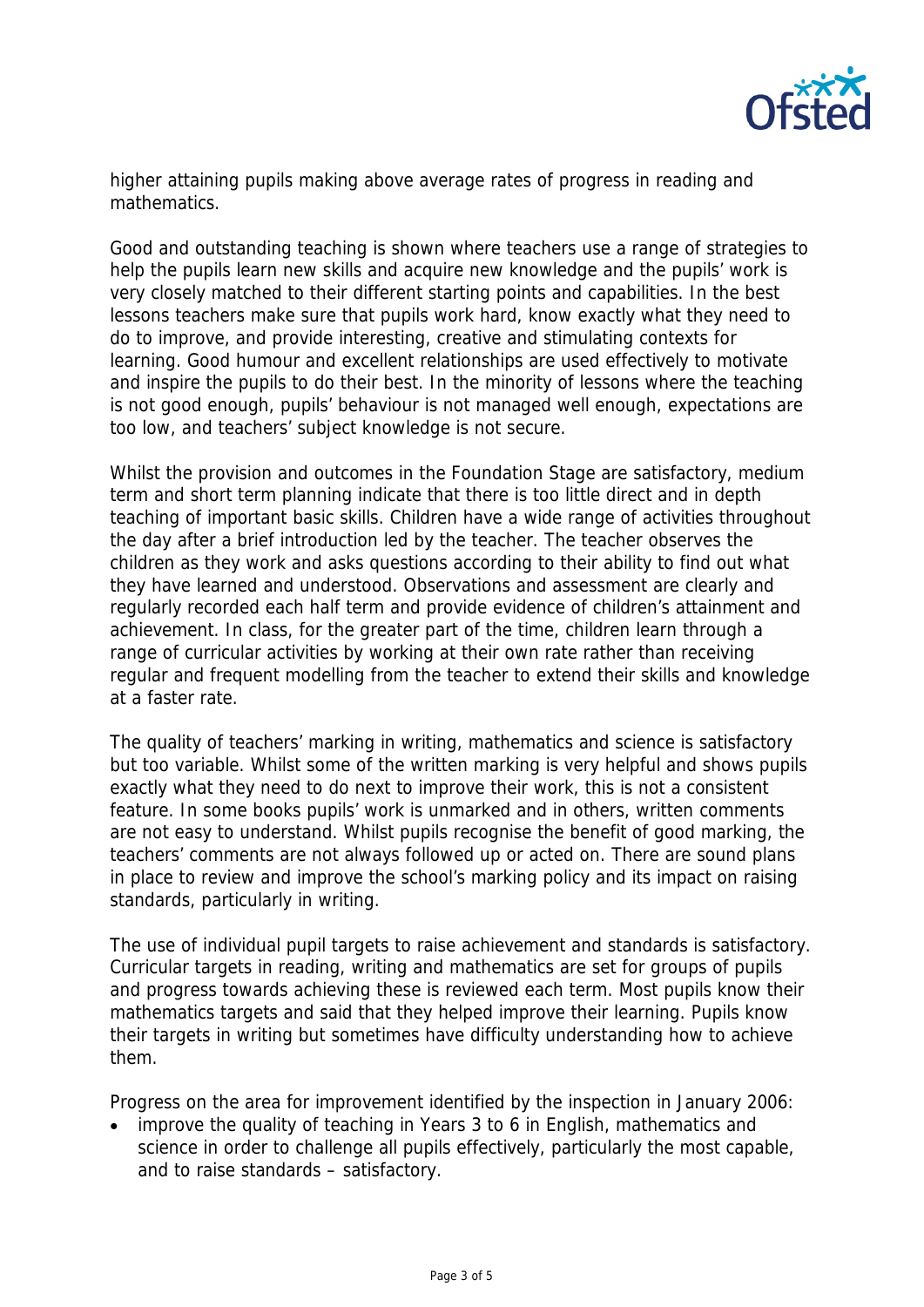

**Leadership and management**

The quality of leadership and management, including the school's capacity to improve, is secured by the good leadership shown by you, the senior management team and the governors. The arrangements for monitoring and evaluating the school's effectiveness are systematic and rigorous. There is a clear sense of educational direction and purpose. You and senior teachers are effectively checking the school's performance and the impact of actions. As headteacher your passion and drive to improve the quality of education for all pupils are impressive. You are ensuring a rigorous and successful focus on raising achievement and eradicating poor rates of progress, particularly in Years 3 to 6. The senior management team, including the recently appointed assistant headteacher, gives you good support and also has a clear understanding of the school's strengths and weaknesses.

Written feedback to teachers about their work is satisfactory and sometimes good. It is best when the focus for the next observation is clear and the impact of teaching on the pupils' progress is explicit.

The governing body, under the good leadership of the chair of governors, is carrying out its statutory duties effectively. Governors keep a very watchful eye on the school's progress through their regular monitoring visits and the work of various committees, such as the curriculum committee which oversees improvements to the curriculum and their impact on raising standards.

Subject leadership continues to be good in English and mathematics and satisfactory in science.

Progress on the area for improvement identified by the inspection in January 2006:

 improve leadership and management at all levels by implementing more rigorous procedures for evaluating the school's effectiveness in eradicating underachievement **–** good.

# **External support**

The local authority (LA) continues to provide a good level of support and intervention. In a recent review of the quality of education, LA inspectors provided an accurate summary of provision and outcomes and challenged the school to further improve the quality of teaching. This is having a positive impact on improving the quality of teaching, leadership and management.

**Main Judgements**

Progress since being subject to special measures – good.

Progress since previous monitoring inspection **–** satisfactory.